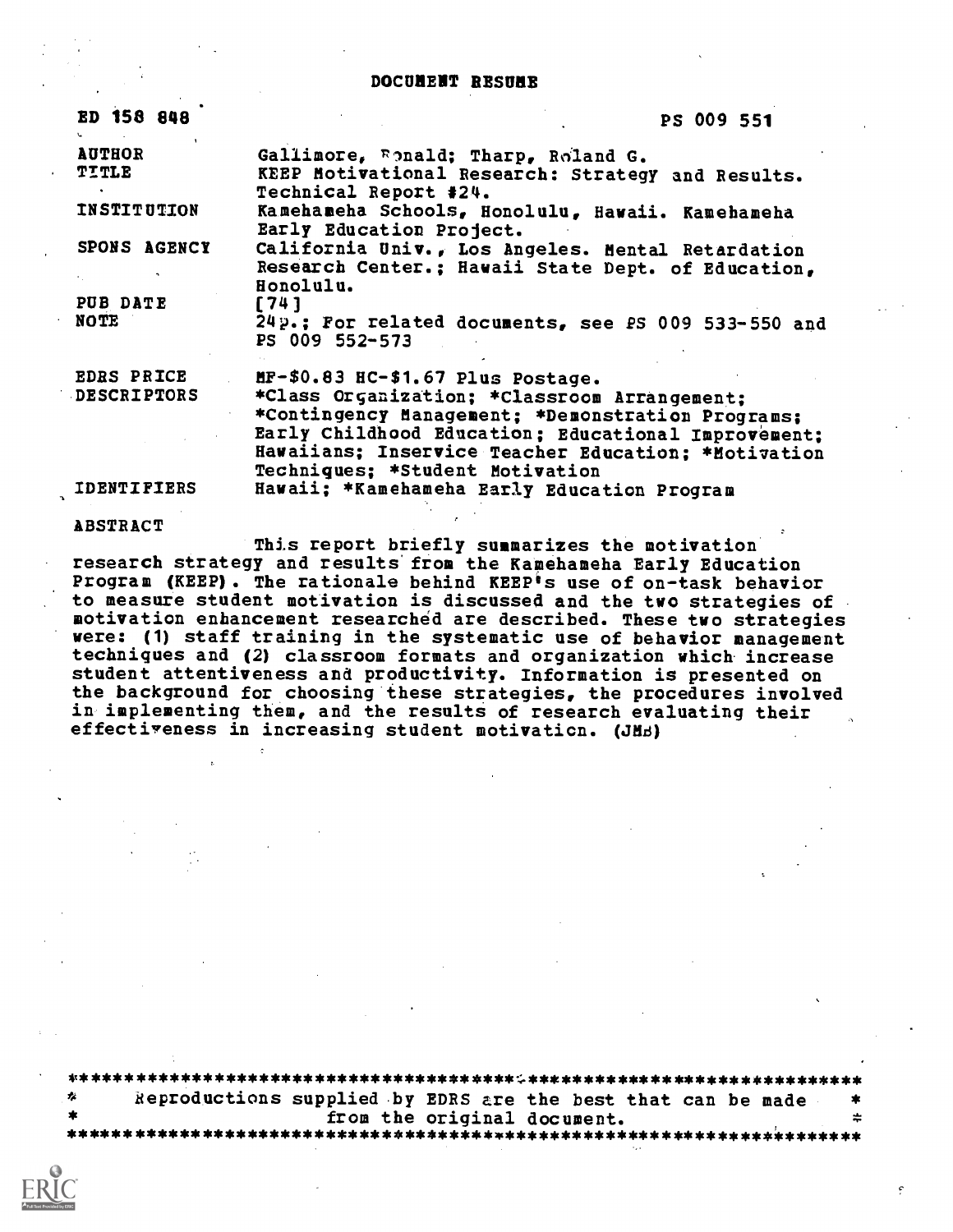#### U.S. DEPARTMENT OF H':ALTH. EDUCATION & WW-FARE NATIONAL INSTITUTE OF EDUCATION

THIS DOCUMENT HAS BEEN REPRO-DUCED EXACTLY AS RECEIVED FROM<br>THE PERSON OR ORGAN<sup>) (</sup>ATION ORIGIN) ATING IT POINTS OF LIEN' OR OPINIONS FREE FOR THE STATED ON A THE SENTING OF THE SENTING OF THE STATED OF THE S<br>SENT OFFICIAL NATIONAL TITUTE OF THE SENTING POSITION OF THE SENTING OF THE SENTING OF THE SENTING OF THE SENT

Technical Reports

0

of

The Kamehameha Early Education Program

a research and development program established and funded by

The Kamehameha Schools/Bernice P. Bishop Estate

Ronald Gallimore, Roland G. Tharp & Gisela E. Speidel, General Editors

Technical Report #24

Ellen Antill Production Editor

The cooperation of the State of Hawaii Department of Education is gratefully acknowledged, as is the support and resources made available by the Sociobehavioral Research Group, MRRC, University of California, Los Angeles.

588 L

The opinions expressed herein do not necessarily reflect the position, policy or have the endorse ..gent of The Kamehameha Schools/Bernice P. Bishop Estate, or of the editors.

Published by The Kamehameha Early Education Project, 1850 Makuakane Street, Honolulu, HI 96817

All rights reserved. No parts of this report may be reproduced in any form or by any means without the prior written permission of The Kamehameha Schools/Bernice P Bishop Estate. The extent of the extent of the extent of the extent of the extent of the extent of the extent of the extent of the extent of the extent of the extent of the extent of the extent of the extent of the extent

MATERIAL HAS BEEN GRANTED BY

Kim C. M. Sloat

TO THE EDUCATIONAL RESOURCES INFORMATION CENTER (EPIC) AND USERS OF THE ERIC SYSTEM."

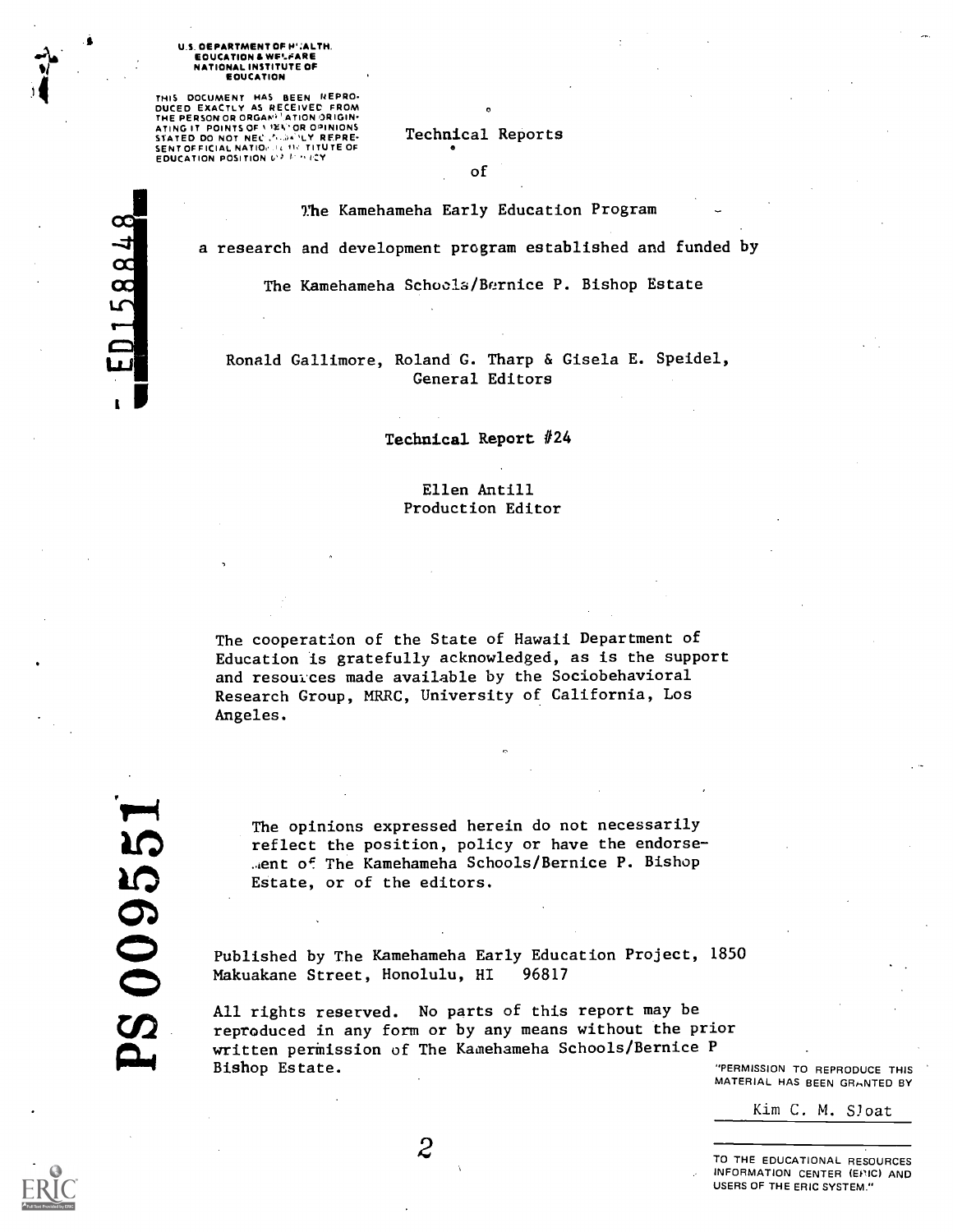## The Kamehameha Early Education Program

The Kamehameha Early Education Program (KEEP) is a research and development program of The Kamehameha Schools/Bernice P. Bishop Estate. The mission of KEEP is the development, demonstration, and dissemination of methods for improving the education of Hawaiian and Part-Hawaiian children. These activities are conducted at the Ka Na'i Pono Research and Demonstration School, and in public classrooms in cooperation with the State Department of Education. KEEP projects and activities involve many aspects of the educational process, including teacher training, curriculum development, and child motivation, language, and cognition. More detailed descriptions of KEEP's history and operations are presented in Technical Reports  $#1-4$ .

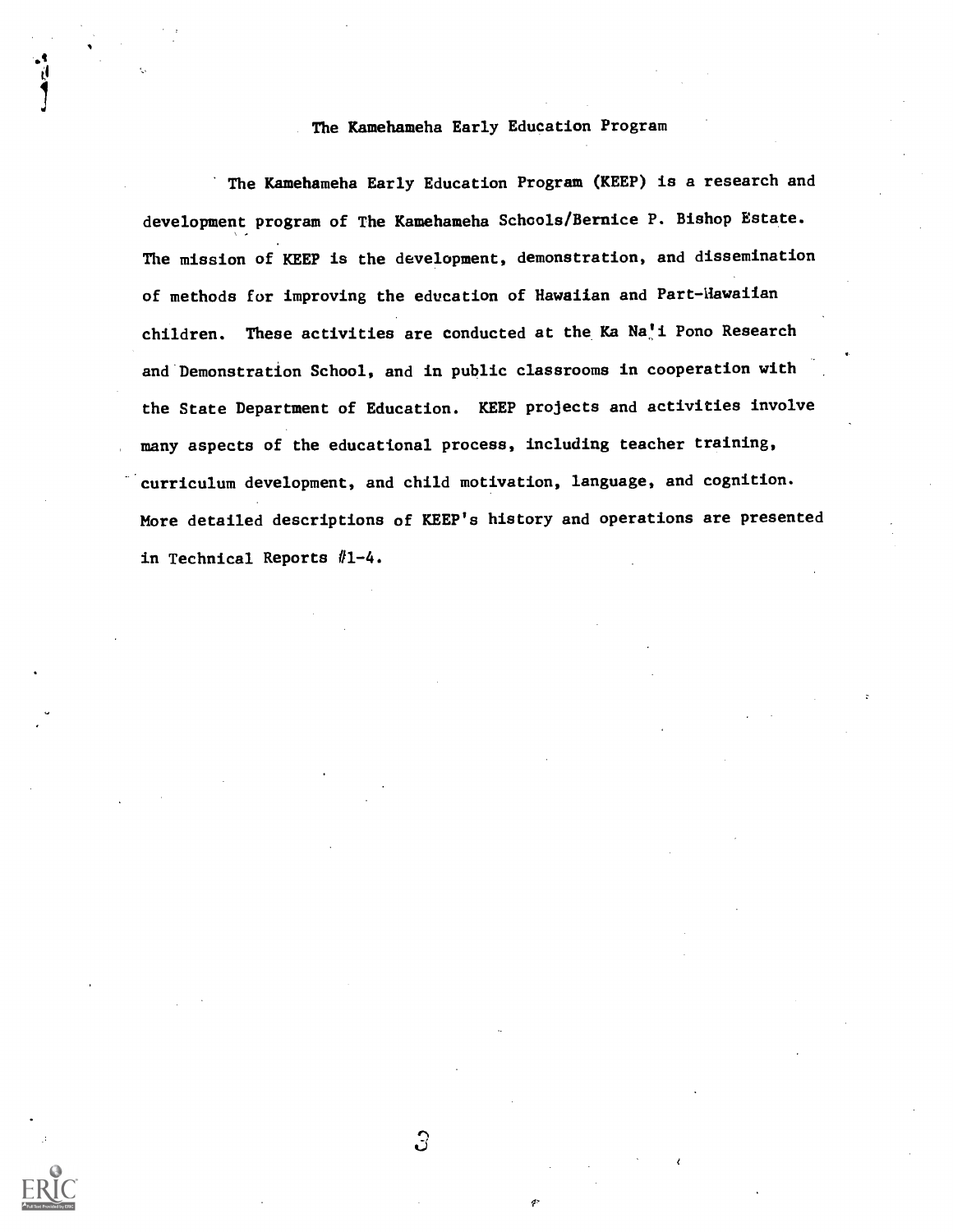# **A**Cstract

This report summarizes the motivation research strategy and results. Work in this area is virtually completed with a number of data-based conclusions available to guide fugure program plans.

۵

 $\mathcal{L}$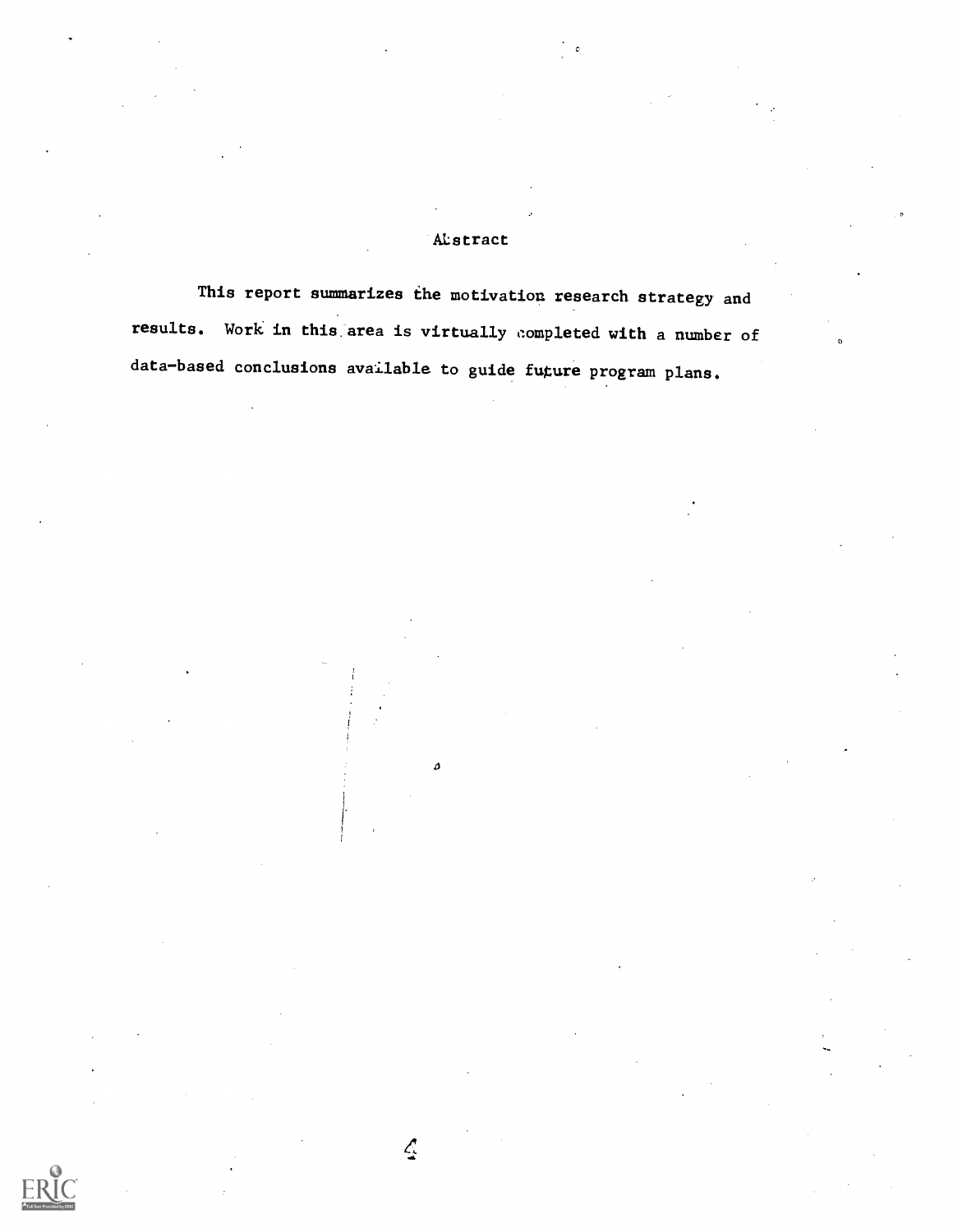### Technical Report #24

KEEP Motivational Research: Strategy and Results Ronald Gallimore Roland G. Tharp

The attribution to Hawaiian and other Island children of inadequate motivation is the most common explanation of substandard school achievement. Younger students are described as having a short attention spanaand a general inability to do sustained work. - Older students are seen as indifferent to the long term benefits of short term scholastic effort. Family attitudes and practices are cited as causative factors. Although we found, by survey of Island communities, various opinions about behavior and academic problems, inadequate mo- -tivation was unanimously listed as an area in which solutions were needed.

# The KEEP Motivation Research Strategy

The overall research strategy at KEEP is outlined in Technical Report #4. In brief, KEEP began with a program modelled on the best examples of public school practices observed in some 100 classrooms.. Our plan is to introduce changes gradually, carefully evaluating each in turm and only after substantive research findings warrants a shift from DOE practices. The intent was to identify the minimum number of changes in DOE practices necessary to obtain optimal Hawaiian educational achievement.

We believed, on the basis of previous research, that motivation was the best place to begin the work of KEEP. Indeed, when KEEP

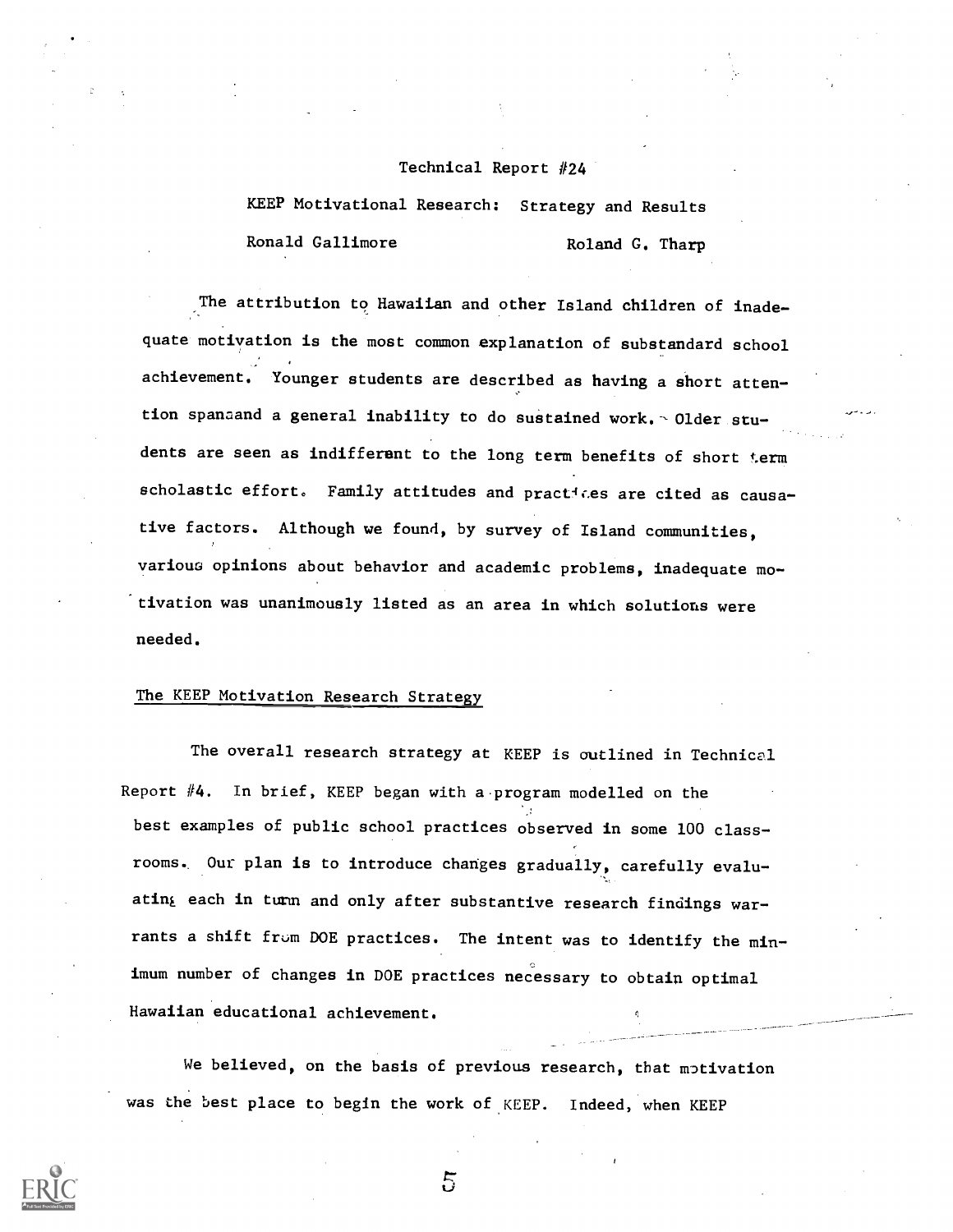began, there was some basis for believing that changes in this area alone might be sufficient to eliminate Hawaiian educational problems. Many Island educators reported motivational problems were paramount in the primary years, and antecedent to later elementary school academic retardation. Presumably, the Hawaiian-American child enters school with strong peer prientation habits due to cultural factors. Teachers become gradually more critical and punitive as their usual approaches yield little change, making peers even more attractive attention foci. The stage is set for increasing academic difficulties. Interruption of this unfortunate chain of events might eliminate later difficulties, and make unnecessary extensive studies of the effects of curricula on the educational performance of the Hawaiian-American child. In any event, beginning with research on motivation was a 1 (3ical and necessary step, even if later shown to be insuffi-Cient.

24-2

### Definition of Motivation

There are a variety of theoretical conceptions of motivation. Behavioral and social scientists have devoted a very large amount of effort to the study and conceptualization of motives, their origins and manifestations.

At KEEP, "motivation" is measured b; its effect. That is, how often a child is observed to be doing his school work, attending to his teacher, etc. Naturally, this does not exhaust the alternative definitions. However, it has several advantages. First, it is directly related to what'most Island educators mean when they refer to inadequate motivation of students. Second, it avoids the problems of cul-

C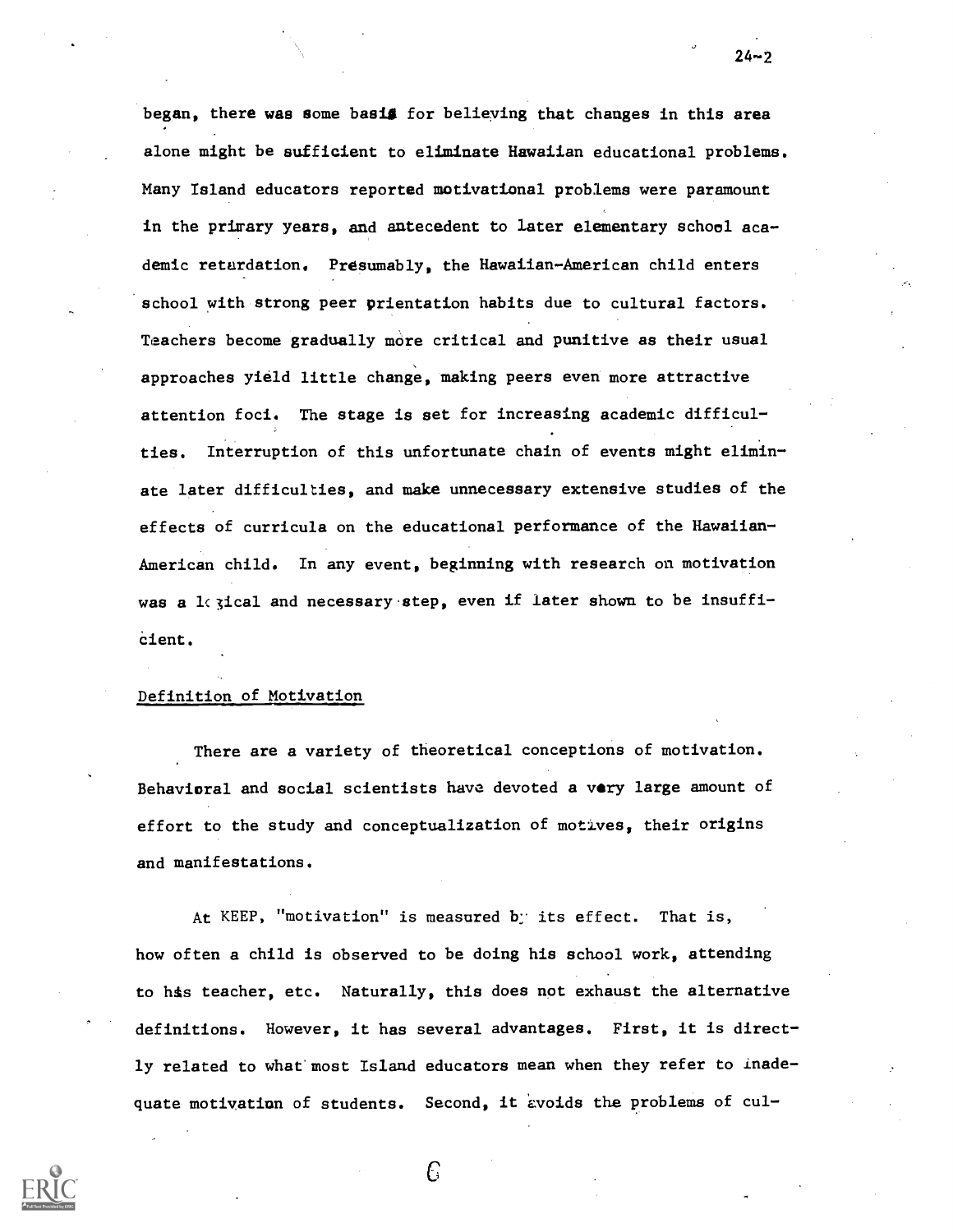ture bias and ethnocentrism that arise when motivation is defined in terms of hypothetical internal states, such as need for achievement. Third, it defines a specific and common behavioral goal for teachers and researchers alike. Finally, it directs attention to situations and factors over which teachers and researchers can hope to have influence; conceptions of motivation that place the locus of determination in the child-rearing practices of the families eliminate for all practical purposes, any possibility that the public schools can influence a child's motivation to do academic work.

Other approaches to the study of motivation have been conducted at KEEP. Falbo (1973) examined the motivational eftects of differential attribution of causation to task difficulty, personal skill, effort, and chance. Studies of social factors in language code use are under way or planned (see Technical Report #14). Anthropological research planned by colleagues at UCLA involves analysis of motivational variables. To these activities can be added the fund of  $\lambda^n$  formation derived from previous research that focused heavily on studies of Hawaiian-American motivation, antecedents, situational determinants, and individual differences.

In classroom and consultation research, however, motivation is measured by its effects. That is, by how often the children are at their assigned task. It is a definition that is face valid to Hawaii's educators and parents; teachers never consider children at work to be lazy, unmotivated, inattentive, irrespective of their culture and community. Thus, increasing motivation is defined at KEEP as a search for ways to get children working at their academic tasks.



 $26 - 3$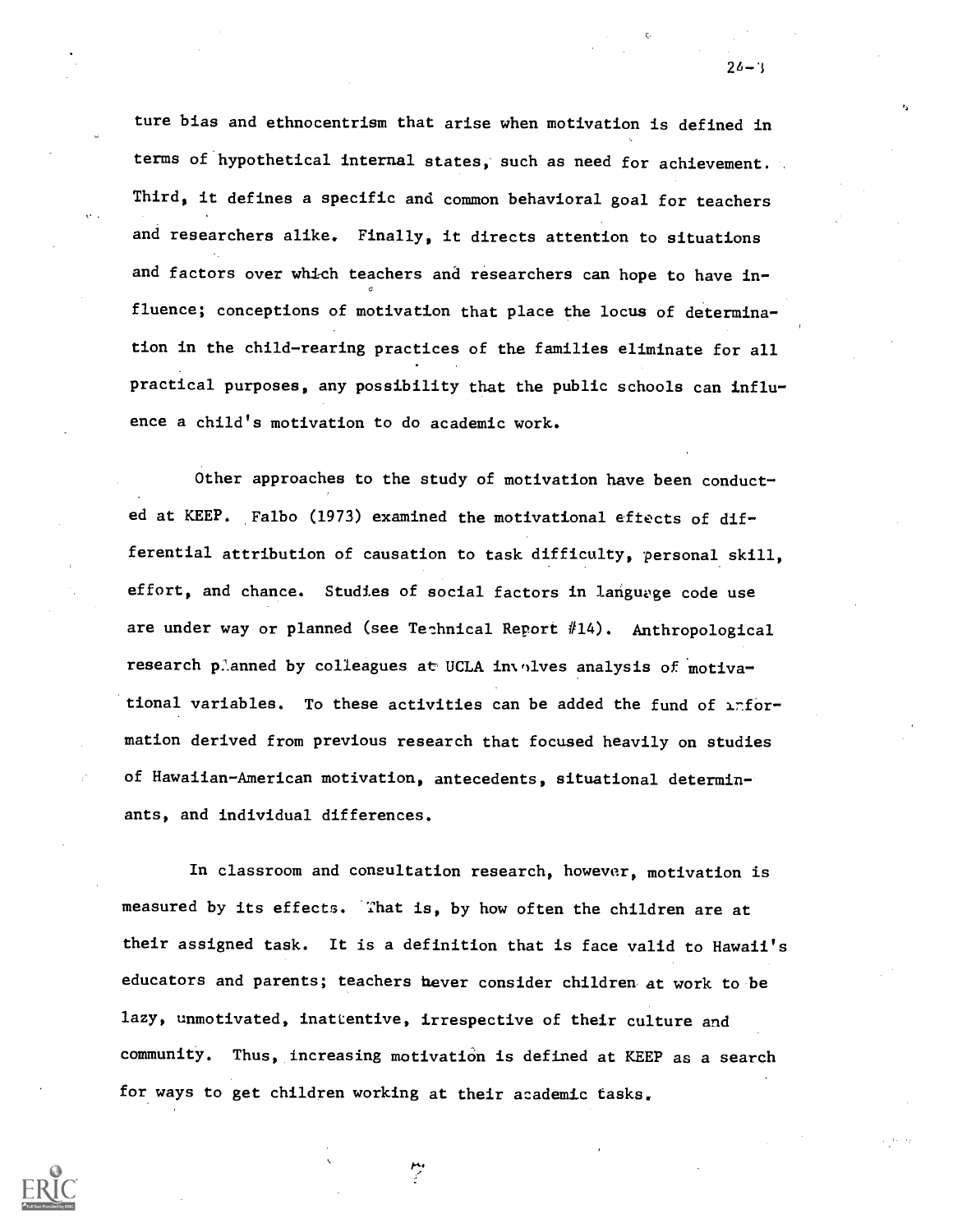# Techniques for Increasing Student Motivation

We have researched two strategies of motivation enhancement. 1) Staff training in the systamatic use of behavior management techniques; and 2) classroom formats and organization which increase student attentiveness and productivity. The potentials of these approaches was suggested by several lines of research. International workers in educational behavior analysis have achieved significant gains with problematic student populations (e.g., Tharp and Wetzel, 1969). In the main, these advances have relied heavily on increased teacher use of systematic reinforcement, and related forms of behavior management. More recently, effective application of this approach has been made with ethnic minorities with severe educational problems, for example, the nationally prominent bicultural programs of the Behavior Associates group of Tucson, Arizona, whose staff has made significant contributions to our approach.

Studies of motivatici enhancement in Hawaiian classrooms were presented by Gallimore, Boggs, and Jordan (1974, and summarized in Technical Report #2). They also focused on behavior management and classroom motivation, i.e., amount of student work, etc. They found teacher use of social reinforcement (e.g. praise, supportive statements) was repeatedly demonstrated to have a profound effect on the amount of attention and work produced by the children. Gallimore, et al. suggested that this might be for cultural reasons, but added the caution that positive teacher behavior has been almost universally advocated by progressive educators. They suggested that whatever the reason, teachers who attended to the skillful and systematic use of positive social reinforcement could expect to elicit high degrees of

වි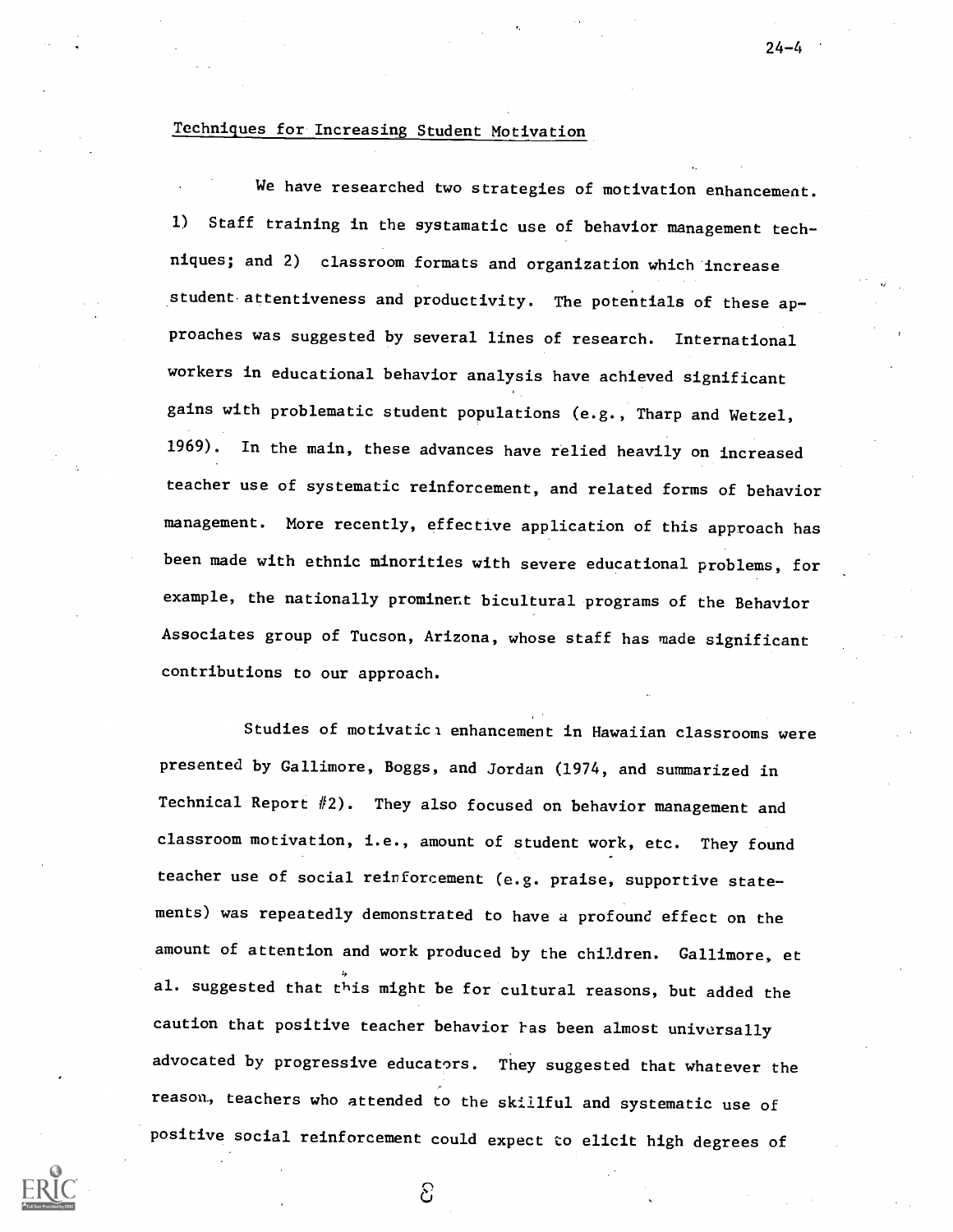motivation in the Hawaiian population.

Gallimore et al. also concluded that the organization of work groups had a significant effect on attentior to task and task productivity. They reviewed a number of sources of evidence which together suggested that Hawaiian-American students would tend to do better if allowed to work together, or at least were not punished for their strong orientation toward peer interaction. Naturally, the affiliative orientation is related to the responsiveness to social reinforcement; any individual who is responsive to social reinforcement can be expected to show a high rate of affiliative behavior since positive attending and orienting behaviors (i.e. affiliation) are likely to be met with positive reactions. Thus, individuals motivated to secure social reinforcement are likely to engage in affiliative behaviors which would maximize probabilities of social reinforcement.

 $24 - 5$ 

### Motivation and Curricu?um

Essential to any program of motivation enhancement is provision of imaginative and stimulating curricula. We have relied on three sources, primarily. Naturally, the many new and progressive program components developed or adopted by the DOE provided a rich source from which to draw. In  $\cdots$  first year we borrowed many ideas from educators on all the Islands. The central and district office staffs generously shared ideas, materials, and time, helping us to begin KEEP with a storeroom of curricula.

National sogrces also provided valuable contributions. We visited a number of regional centers, education research and development

 $\overline{S}$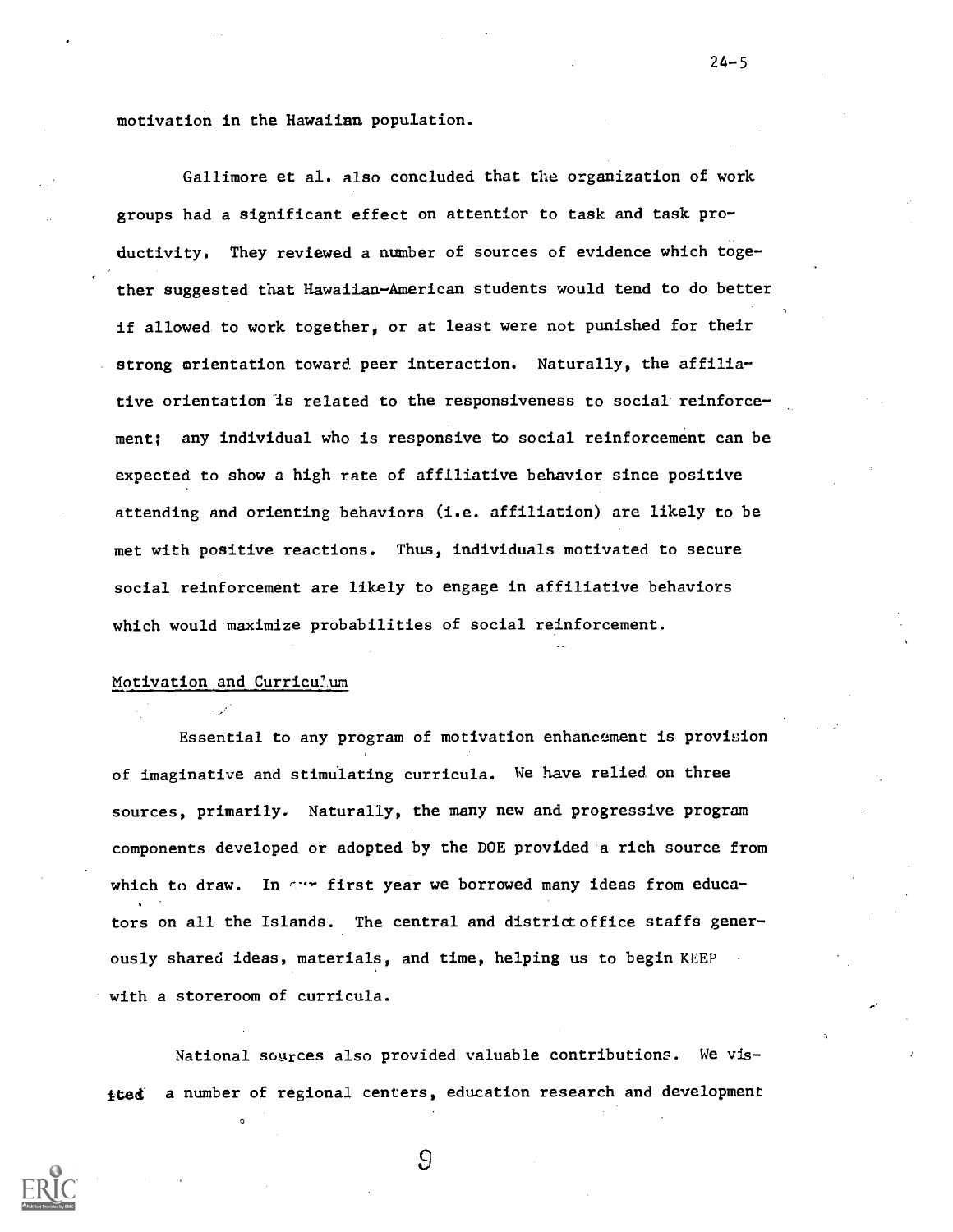centers, universities, and model school programs.

Finally, we were fortunate in having teachers on the staff who had functioned in various specialty roles in their previous jobs. Their experience, talent, and resources provided the final source.

A full description of the KEEP curriculum is in preparation. In many ways it is no different from that found in many good DOE classrooms. Some of the examples that may be of interest are presented in Technical Reports currently available. For example, the math component that is described in a consultation research report is similar to that used at KEEP (see Technical Report #22). The reading curriculum is described in Technical Report #23.

# Increasing Student Motivation Through Teacher Training in Behavior Management

The benefits of positive reinforcement are hardly doubted by anyone, but in our work what is effective must also be practical. Could teachers, working in a regular public school classroom, be trained to use systematic reinforcement add related methods of behavior management?

We focused on increasing staff use of contingent social reinforcement. The advantages are obvious; praises and other forms of verbal approval are avallable to all teachers, require no special materials or additional funds, are congruent with most curricula, and rarely are opposed on ideological grounds.

A summary of the training procedures is presented in Technical Report  $#7$ . They rely on moment-to-moment observation of teacher and



 $10\,$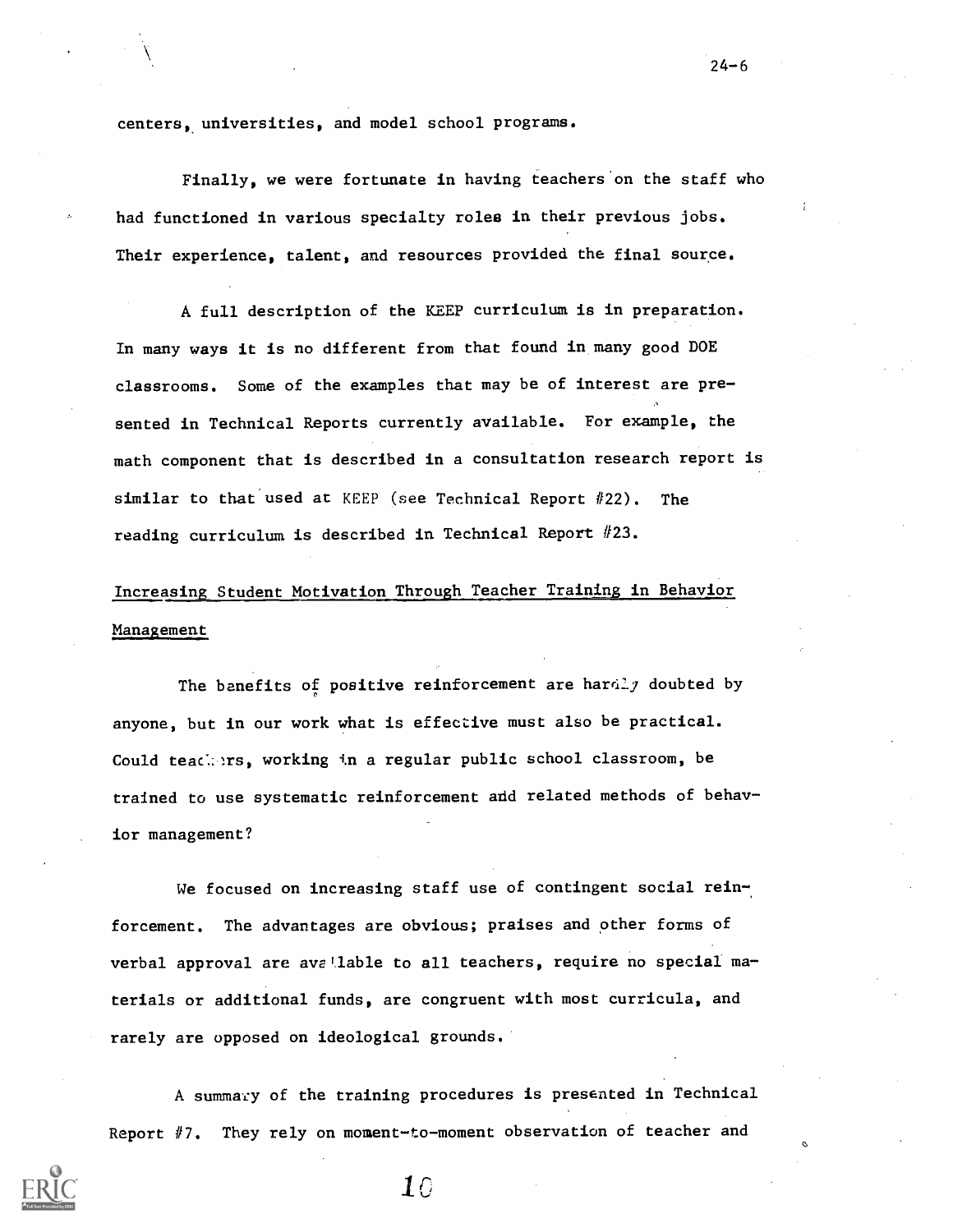pupil behavior, staff observation skill training, feedback to teachertrainees through videotape and other media, and training in practical classroom research and experimentation. During their initial year, all KEEP teaching staff complete training in these areas.

To assess the results of training, we do daily monitoring of teacher and student behavior. The system serves several functions. The first is evaluative; it provides an up-to-the-moment assessment of the effects of our efforts to enhance student motivation. Second, it serves as feedback mechanism for the teachers. Finally, it helps to identify aspects of the classroom operation that affect student motivation. Technical Reports #6 and #19 present details of the procedure and the observation categories. The system defines specific categories of student behavior, e.g. on-task, which includes attending to teacher, doing work, etc., and specifies a procedure which observers are to use. Observations of individual children are taken on a daily basis. These data also allow for analysis of the correlates of individual differences in observed amounts of classroom work. At the same time, the children are observed; data are collected on several teacher behavior categories. For example, the amount of teacher praise is recorded. Technical Reports  $#6$  and  $#19$  describe this procedure, which is similar to the child monitoring system.

# Results of Teacher Training in Behavior Management Techniques

After a little more than two years of operation, the achieved level of student motivation exceeds, averaged over a school year,  $85 +$ percent of children on-task. The rate of disruptive, off-task, and between-task behavior is minimal after the first few weeks of the



24-7

 $1^\circ$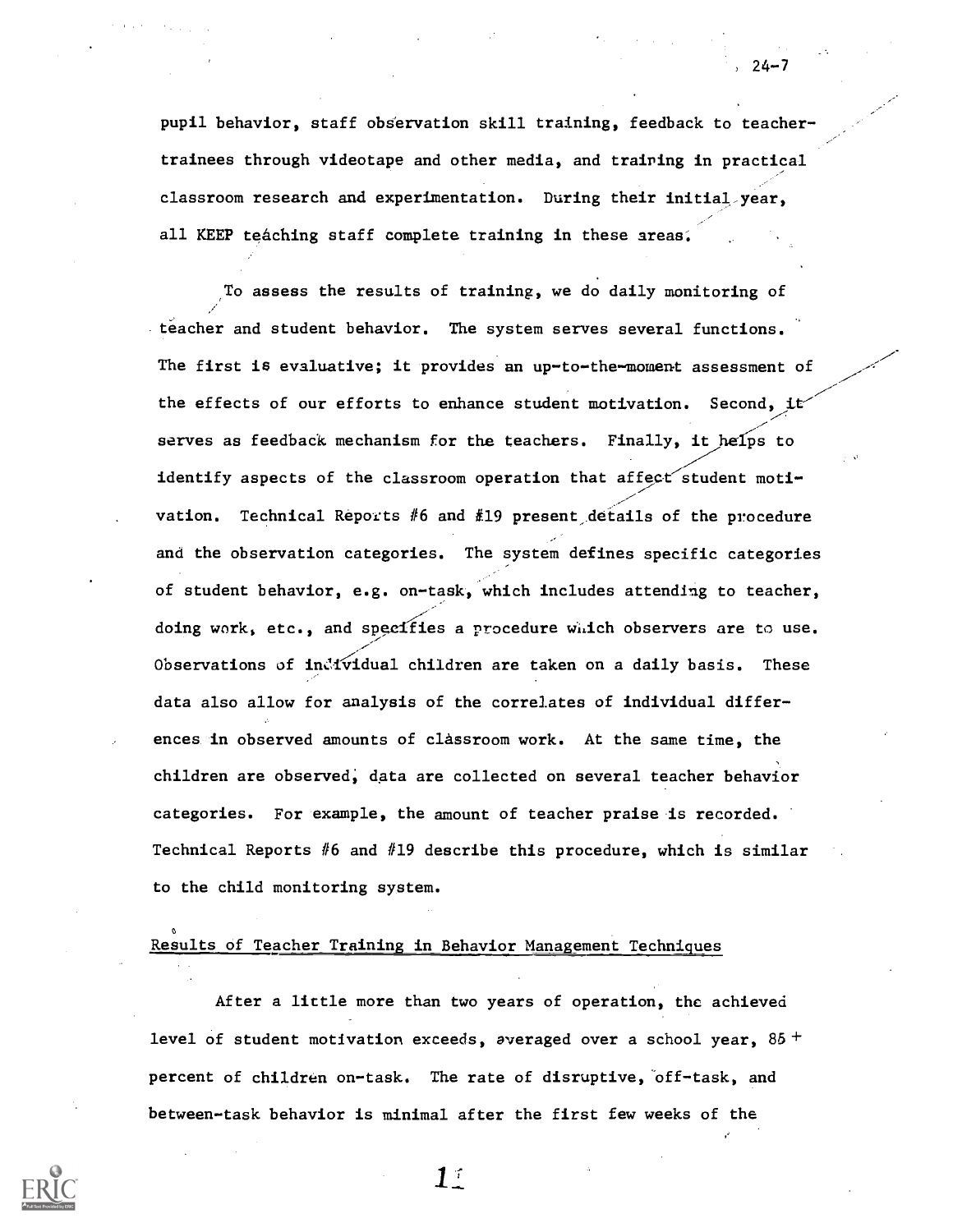school year (see Technical Report  $#6$ ).

In Technical Report  $#6$ , we have presented the correlates of student on-task which include, significantly, amount of work actually completed during one month of school, and gains on standardized IQ and achievement tests from September to May. The data suggest that observed student work is a reliable and valid measure of the effects of motivation.

Whatever the reasons, two points are apparent after the first two years. It is possible to secure hightrates of attentiveness and work productivity from children usually described as unmotivated; and, an added benefit is virtual elimination of behavior problems (see Technical Report #6).

Can these achievements be attributed to the use by KEEP.staff of behavior management principles? Our continuing experience suggests that this is the primary reason for the  $85+$  percent on+task and elimination of behavior problems.

Perhaps the most dramatic evidence occurred at the beginning of the second year of operation, when the kindergarteners, who had averaged 87 percent on-task, had graduated to, and formed the initial KEEP first grade. These same children, who in their first year had been on-  $\mathcal{A}$  , and the set of  $\mathcal{A}$ task 85 percent of the time, and rarely disruptive, were virtually unmanageable by their new teachers at the beginning of the second year at KEEP. For other project reasons, we had inserted new and less thoroughly trained staff into principal teaching roles. The result was chaos in the classroom.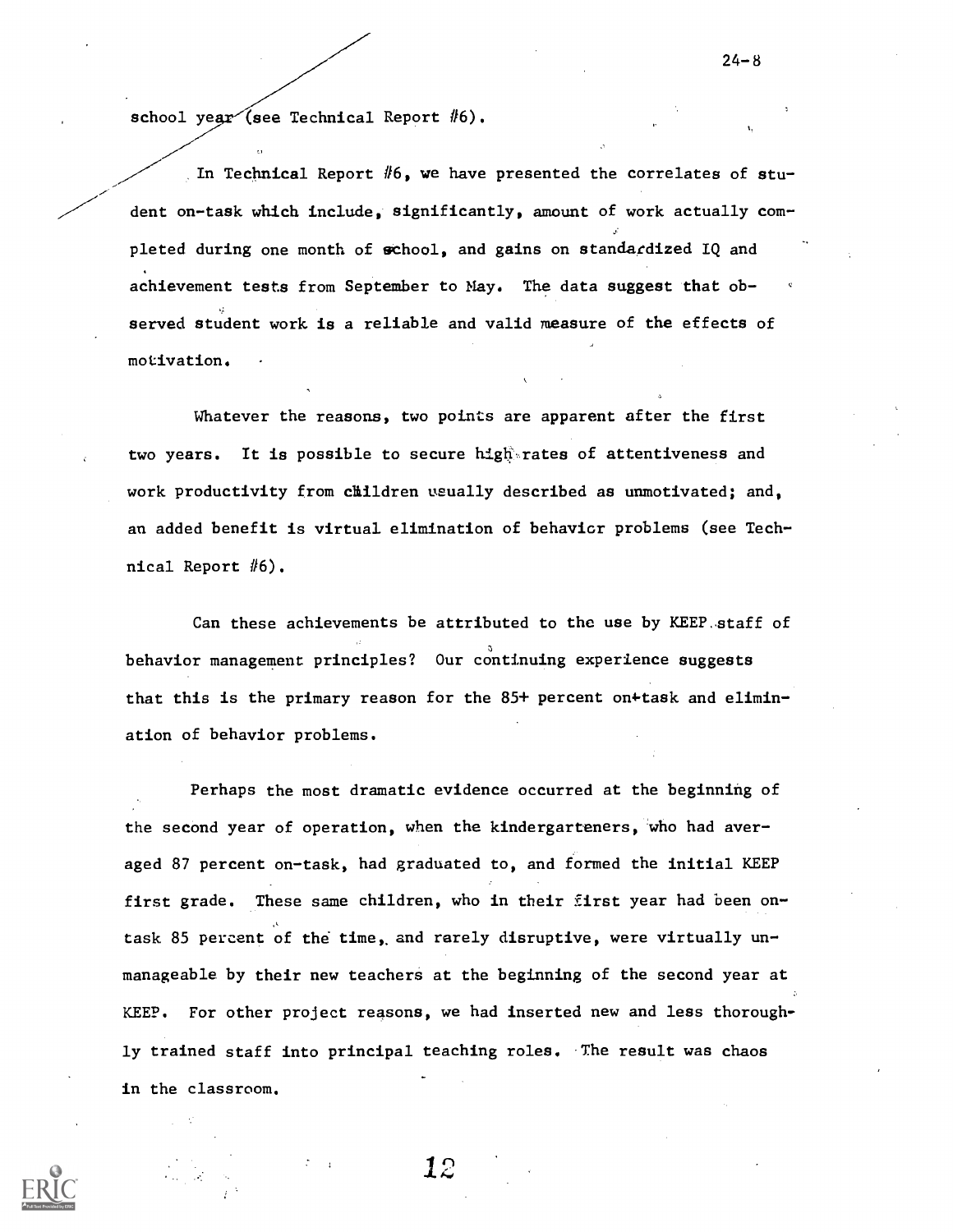An anecdote will illustrate. A staff member was learning to use the video recording system, which can be controlled remotely from the observation theater, and was taping one of the experienced KEEP teach- 'erg who was working with the first grade. As she finished, a new staff member entered and attempted to organize the children for physical education. For approximately ten minutes, the new teacher struggled to handle the situation, obviously attempting to use many behayior management techniques (she had been on our staff about three weeks). Then a "riot" broke out. children were dancing on the tables, leaping from the piano, wrestling, and screaming. The new teacher went outside to retrieve two children. The riot continued. Suddenly, on the tape, the children quieted down and began to drift into their seats. Into the picture walks their last year's teacher. The experienced teacher 'leaves. The new teacher enters. Another riot; This occurs twice more. It is clear from the tape, that the presence of the experienced teacher had an astonishing-effect on the children.

Obviously, there are several plausible interpretations of this episode. We believe that the difference is in the experience and skill with which the two teachers used the principles of behavior management. Another of the new staff<sup>-</sup>had no such difficulty--she had come to KEEP with several years of experience using reinforcement and other be havior management procedures, and rapidly learned to use the KEEP approach. Finally, the new teacher, who had had ro much trouble in the first three weeks, showed significant improvement over the year in her ability to handle the children--this improvement coincided with increased effective use of behavior management techniques.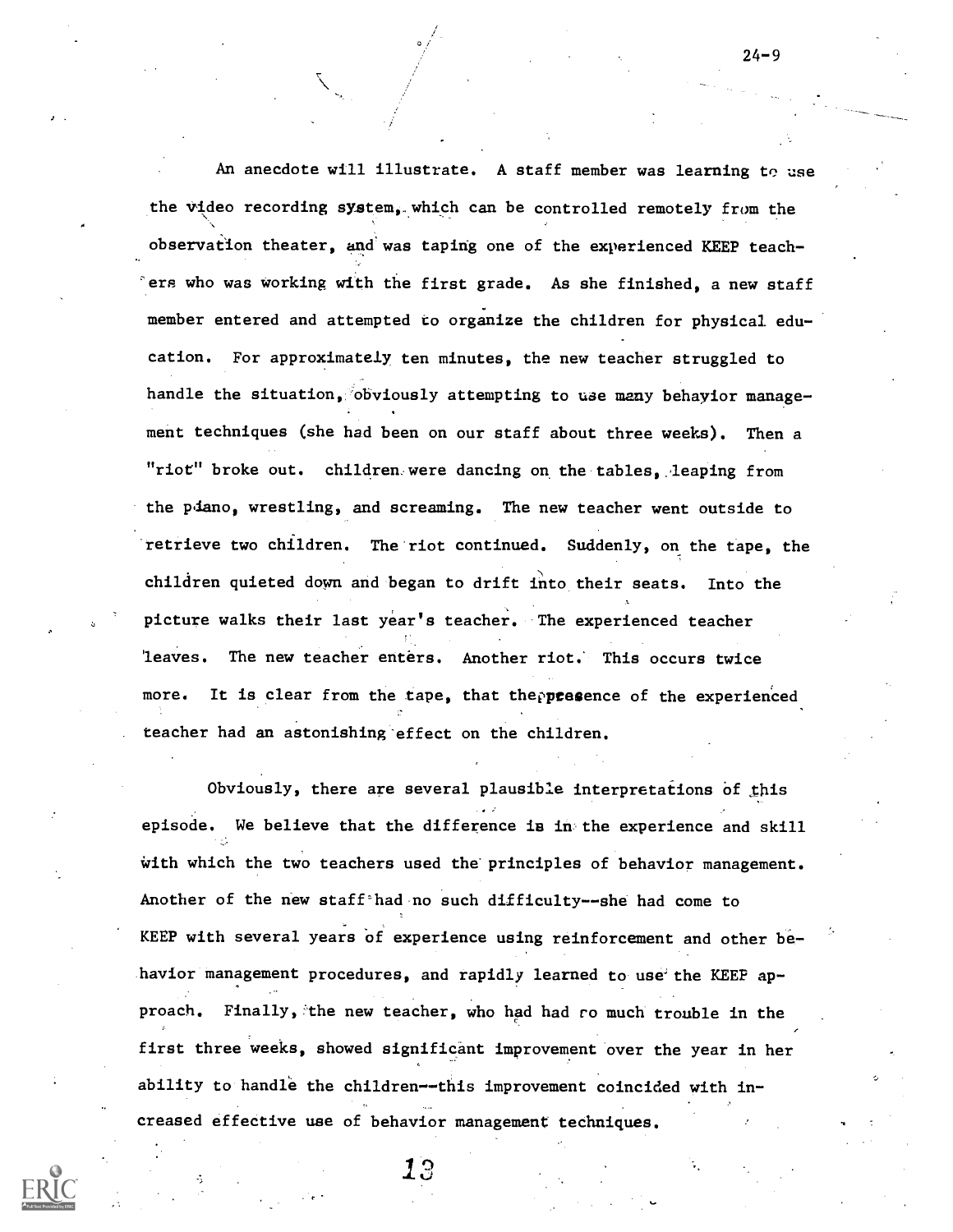The on-task levels achieved in the first year did not generalize in the absence of effective behavior management. From our view, this was not surprising. We were, and continue to be, persuaded that current environmental factors, teacher behavior in particular, are more important determinants of behavior, in elementary age children than the nature of their experience in preceding years. Thus, had the KEEP 1972 kindergarten group enrolled in a school which did not make determined use of mütivation/behavior management techniques, che effects of one year of experience at KEEP would have been short lived. The notion that children can be "cured" at an early age and never again exhibit problematic behavior is supported neither by data nor by behavior theory.

## Attentiveness and Motivation: Alternative Teaching Tactics

Increases in on-task behavior are achieved through social influence exercised by teachers, in their use of positive reinforcement and other behavior management procedures. To have influence over a child, a teacher must first have the child's attention. Thus, a fundamental aspect of our efforts to increase on-task is the reinforcement of attentiveness, This is done in a deliberate and systematic manner; while attention reinforcement occurs throughout the year, KEEP reachers take special care to do so at the beginning.

Various approaches are used. A teacher may ask the kindergarten class to look at a child who provides a model of how to sit and watch. In a first grade group, a teacher may praise one or more students, including the statement of a specification such as, "See how Mary is paying attention."

 $\mathcal{1}\mathcal{L}$ 

 $24 - 10$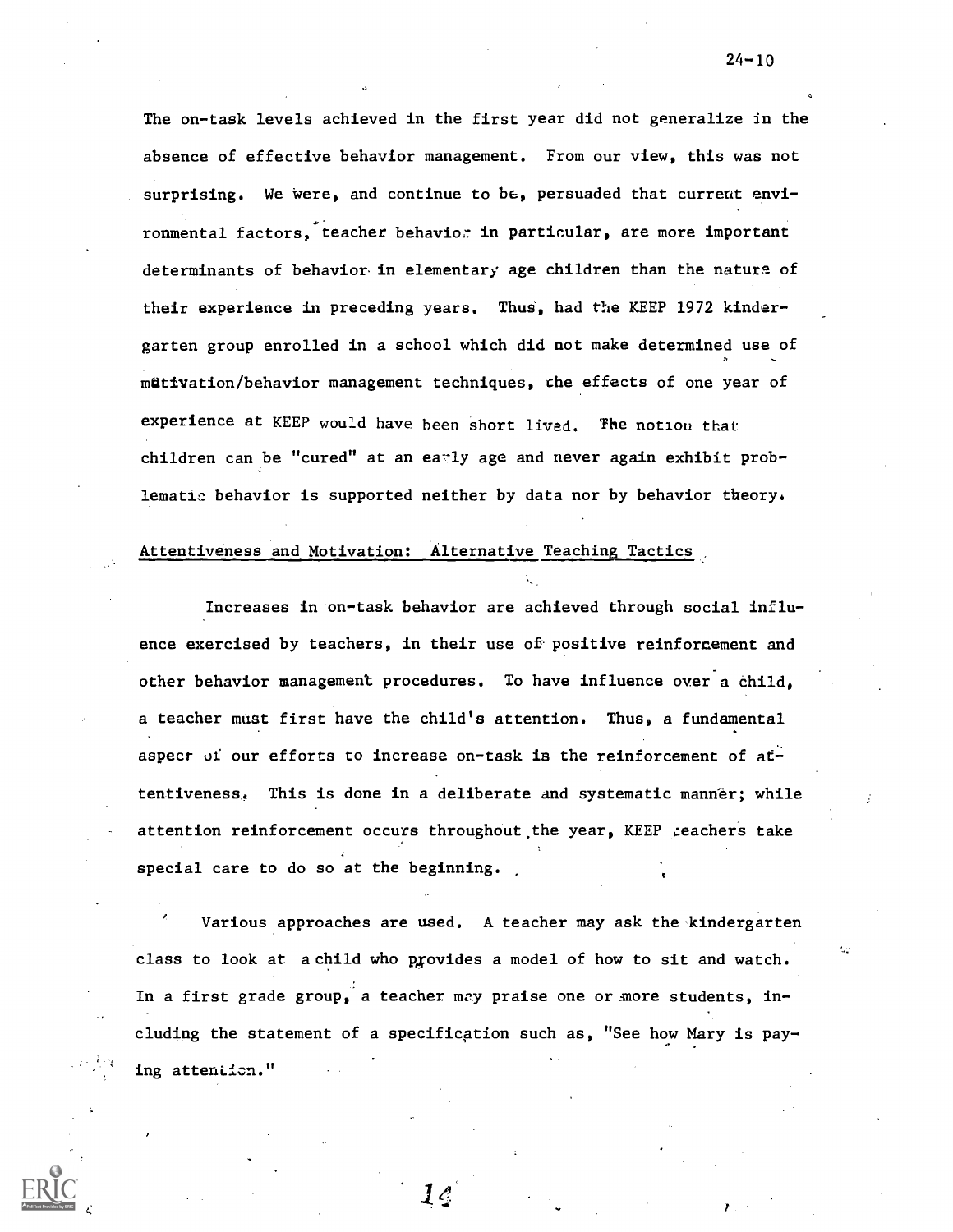What is important about these examples is the implicit assumption that the immediate situation affects child attentiveness. We do not regard attention span as an interval governor which pervasively controls a child's behavior. If a child is less than adequately attentive, the teacher takes action that increases the likelihood of attentiveness. Thus, attentiveness is viewed as another classroom response, and is "taught" just as some aspect of the language program is taught. Inattentive children are provided a definition of what behavior is expected, perhaps by the teacher directing their attention to another child. Opportunities are provided for the child to practice being attentive, and to experience teacher approval for being attentive. The teacher attempts to initially reinforce as often as posaible. by "catching" them" being attentive during the normal course of events.

:n some cases, children have enrolled at KEEP with an already checkered academic career in Headstart or some other, preschool program. The reasons for their inability to function in the chassroom are examined to rule out medical or physical problems. Otherwise, we initially approach extremely disruptive and inattentive children in no way dif  $f$  ferent from any other child. If this does not succeed, a special training program may be designed which focuses specifically on teaching a child how to  $\text{sit}_i$ , attend, take turns, and other basic forms of classroom behavior. This may occur in or out of the regulam classroom, depending on whether we are also doing some training, research, or demonstration at the same time.

Technical Report #9 provides an illustration of this approach. In this instance, a child was taught to sit, raise his hand, and make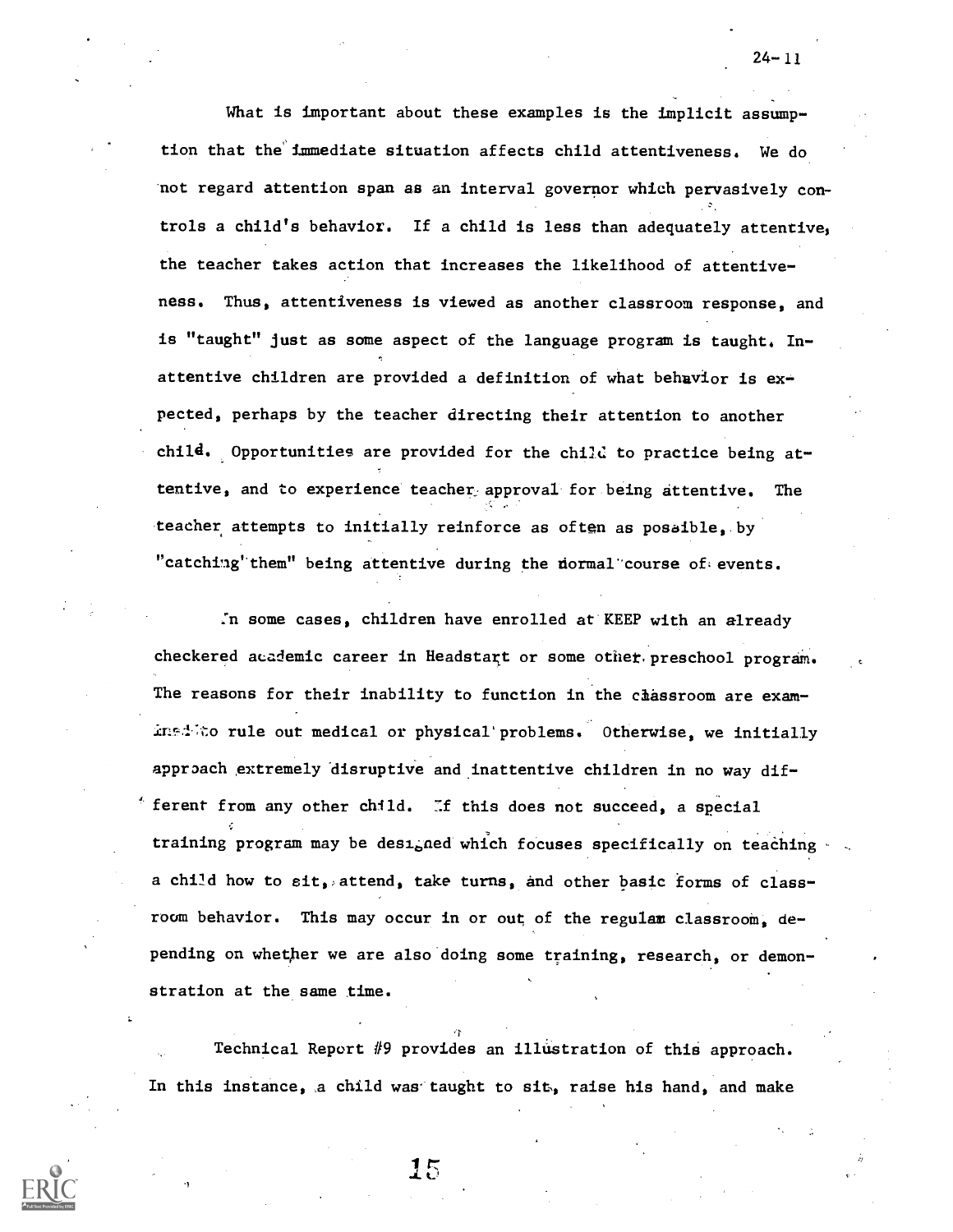appropriate verbal responses; the program was designed to fit the child back into the regular classroom as swiftly as possible. Because he rarely engaged in any of the target behaviors, the reinforcement/behavior management system in the classroom did not work. However, once he acquired the behaviors in the special situation, he fit into the regular classroom and began to respond to the reinforcement contingencies exercised by the teacher.

# Tokens and Good Work Awards

We have also experimented with various forms of material reinforcement. Technical Report #11 reports on a token system that was derived from, and was integral to, the curriculum component that the teacher was using. Chiddren were given stars for paying attention, finishing their work, giving correct answers, etc. After accumulating a certain number, a child was given privileges, e.g. a run outside, or a Good Work Award (GWAs). After reading instruction began. letters were substituted for stars: in this case the reinforcement was a Friday reading party. GWAs were dittoed notes (see Technical Report #12) with illustrations and a note iddicating that the child finished his work for the day. They were given some importance by a "teacher buildup" and subsequent recipient of GWAs were given ample praise. The effect was enhanced. value attached by the children, which in turn made the GWAs more effective as reinforcers. Also, many parents responded positively when they were taken home, adding to their motivation enhancement value,

We have not adopted a general token or material reward system. Our intent was to first examine how.much'oould be achieved by teacher

 $24 - 12$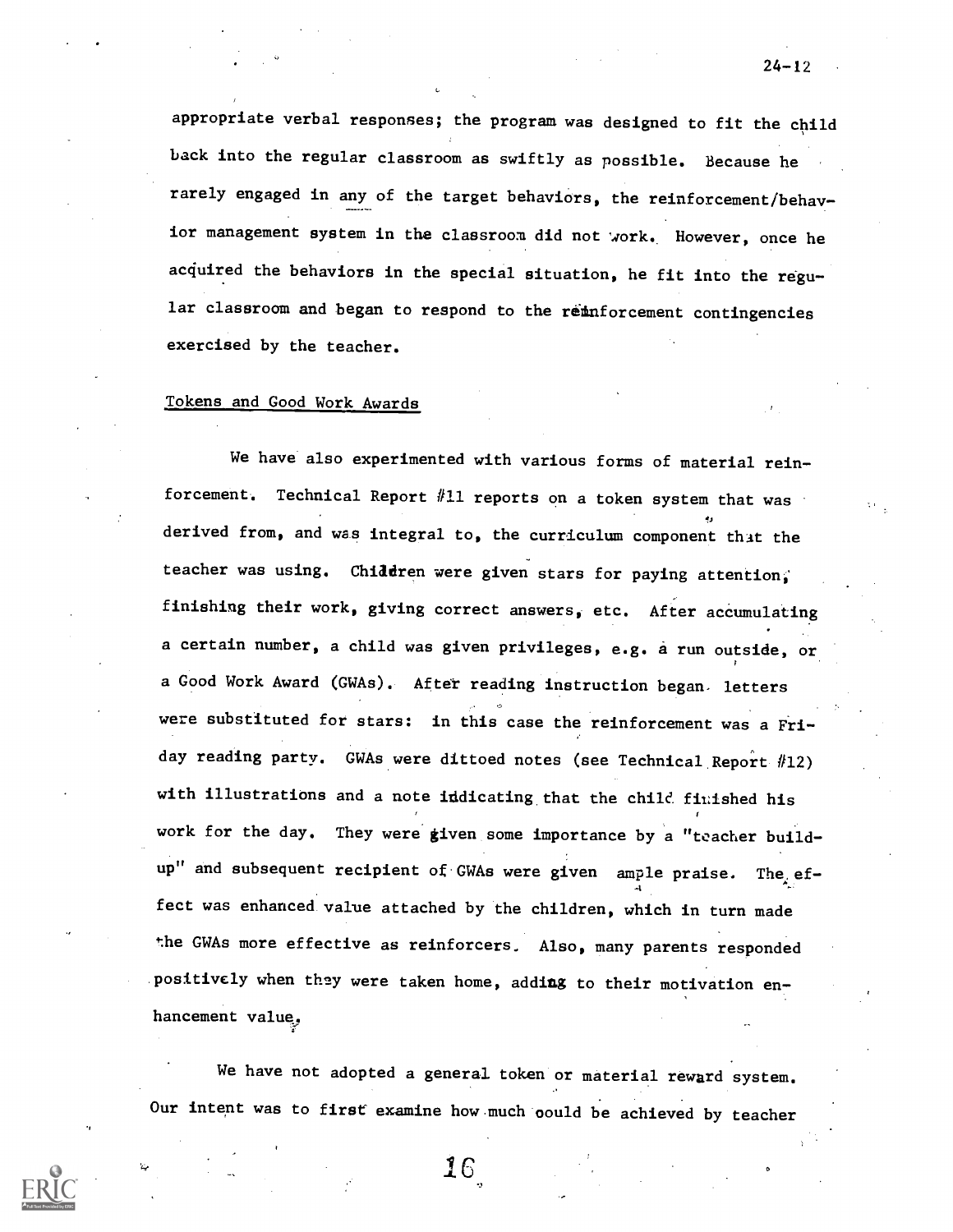praise, and other forms of social reinforcement. At this point, we continue to feel that tokens are best used when they are an intrinsic part of the curriculum component, e.g. letters in the reading program. Token systems have very important uses, and we may yet expand our use cf them after additional research and experience in consultation to the public schools.

### Is it Practical?

Earlier, we noted that what we develop or demonstrate at KEEP must be practical. It must be able to fit into DOE practices. The test of practicality we use is success in training DOE teachers to effectively use the techniques we have been describing. Technical Report #22 summarizes our efforts in this regard. In brief, we conclude that the motivation enhancement techniques can be taught, and used effectively in the public schools. Detailed presentations to support this conslusion are made in forthcoming Technical Reports. We have found that teachers in both urban and rural schools can profit from KEEP training, as evidenced by the effects on the behavior of their students.

## Motivation and Classroom Organization

There are environmental aspects in addition to the behavior of the teacher that affect child motivation. We have experimented with several alternatives.

Our initial classroom. organization is best described as an open, learning-center, and large group. In this arrangement was achieved the 85+ on-task rate described previously. It was evident that the children appreciated the arrangement. Work productivity was high, disrup-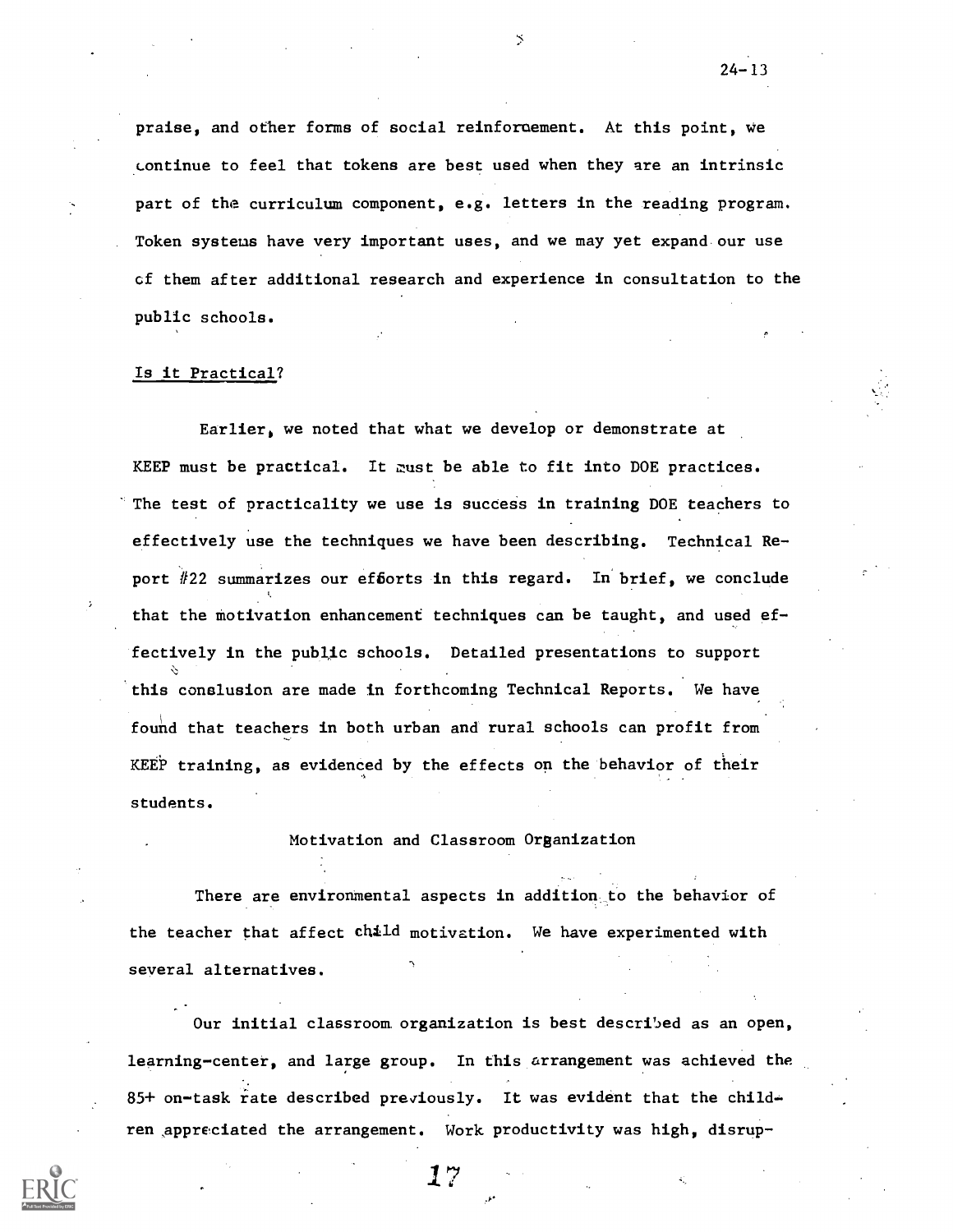tiveness low, and significant long term gains were achieved (see Technical Reports  $#5$  and  $#6$ ). However, it was also evident, even from casual inspection, that the bulk of student time was spent socializing. Whether of cultural origin or not, pper affiliation was the principal behavior around the little tables. Technical Report #17 reports our effort to detail precisely how much time was spent'actually on academic work; this definition was much more stringent than on the on-task observations, which included a wide range of appropriate classroom activities. The results were instructive: about 70 percent of the time at the learning-centers was spent chatting, getting materials, waiting for teacher help, and playing. Thirty percent was devoted to academic work.

We could have tried to prevent peer socialization, though given the children's proclivities, it seemed unlikely to be successful. Or, we could rearrange the environment to reduce peer socialization, at least for short intensive study periods. Technical Report #18 describes an experiment comparing child work performance in the centers Versus small, individual study cubicles.' There were no differences in learning or performance. Analysis suggests that in the learning-center setting, effective teacher use of behavior management techniques has such a profound effect on work rates, that it overrides the consequence of the childrens' peer orientation. In the absence of a skilled user of behavior management techniques, the cubicle arrangement may be very useful.

Given the orientation to fellow students, it would seem likely that the children might be particularly attentive and motivated in a peer tutoring situation. To test this, we compared rates of on-task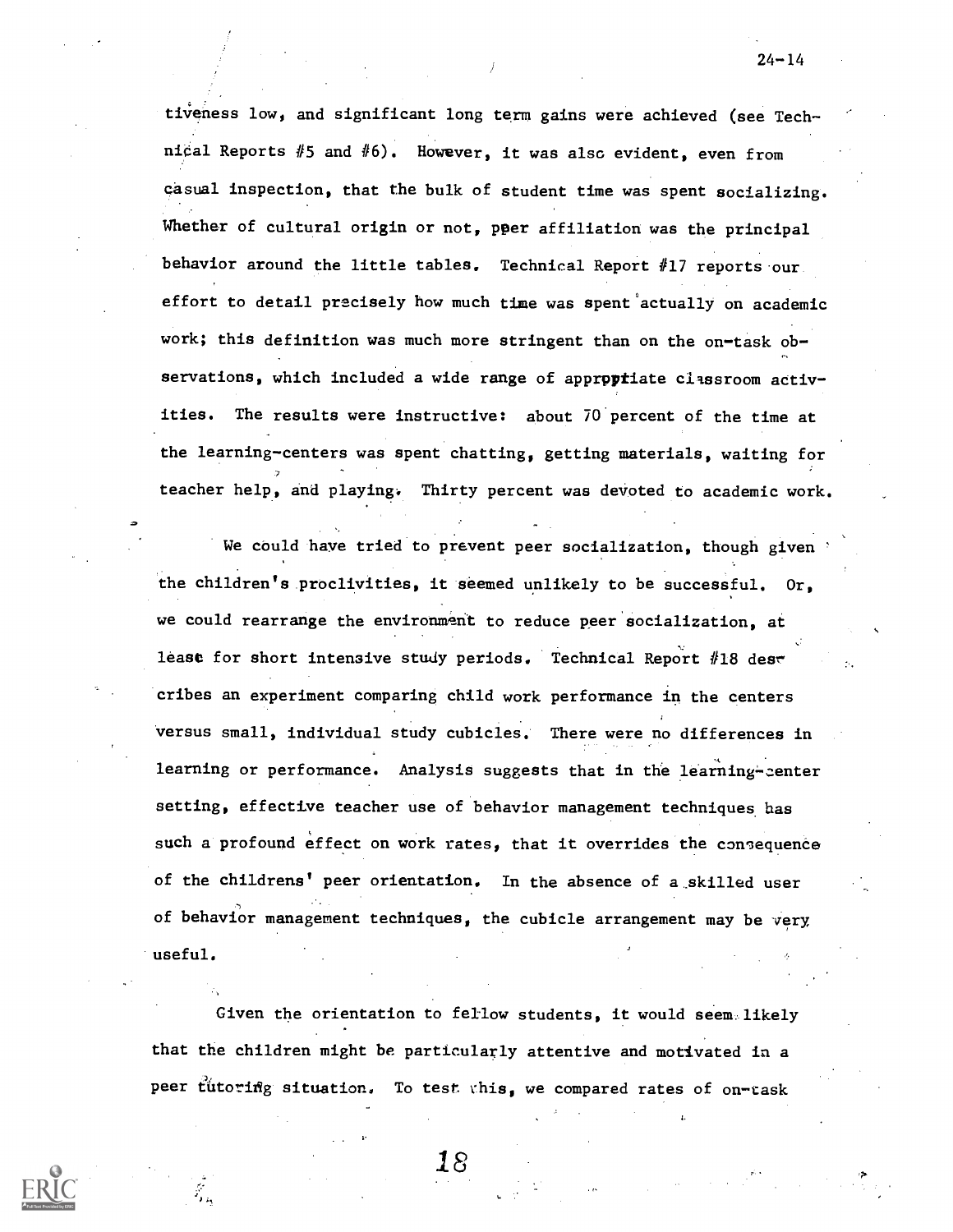in peer tutoring to regular classroom rates. The comparison favored the regular classroom situation: the average on-task in peer tutoring was less than 85 percent, compared to the 87 percent on-task average in the regular classroom. Moreover, children from homes in which sibling caretaking was featured were onlyslightly more likely to be attentive to the peer tutor; in the regular classroom, there was no difference. Technical Report 420 provides a detailed description of this study.

Architecture and social and classroom organization do affect motivation by influencing the behaViors we use to index motivation. To this point, however, we have consistently found that effective use by teachers of behavior management techniques described previously can often offset the impact of situational factors. Our work in this area has not been finished. Technical Report #19 details an elaborated classroom observation scheme, including a computer storage and retrieval system. When operative, this system will provide for each school year a detailed analysis of child and teacher behavior in each of the various settings that occur in the classroom: small and large groups; academic and social activities; experienced and inexperienced teachers; large and small rooms; etc.

In one major and successful consultation effort, a principle element was reorganization of the classroom format (see Technical Re- , port #27). In this case, the consultant used our experiences with the basic KEEP classroom organizaticn'to design a program for the host school. The furniture was rearranged to allow for two centers of work. The first allowed for teacher instruction and individual seatwork in math. The second was a center for math games that were both appealing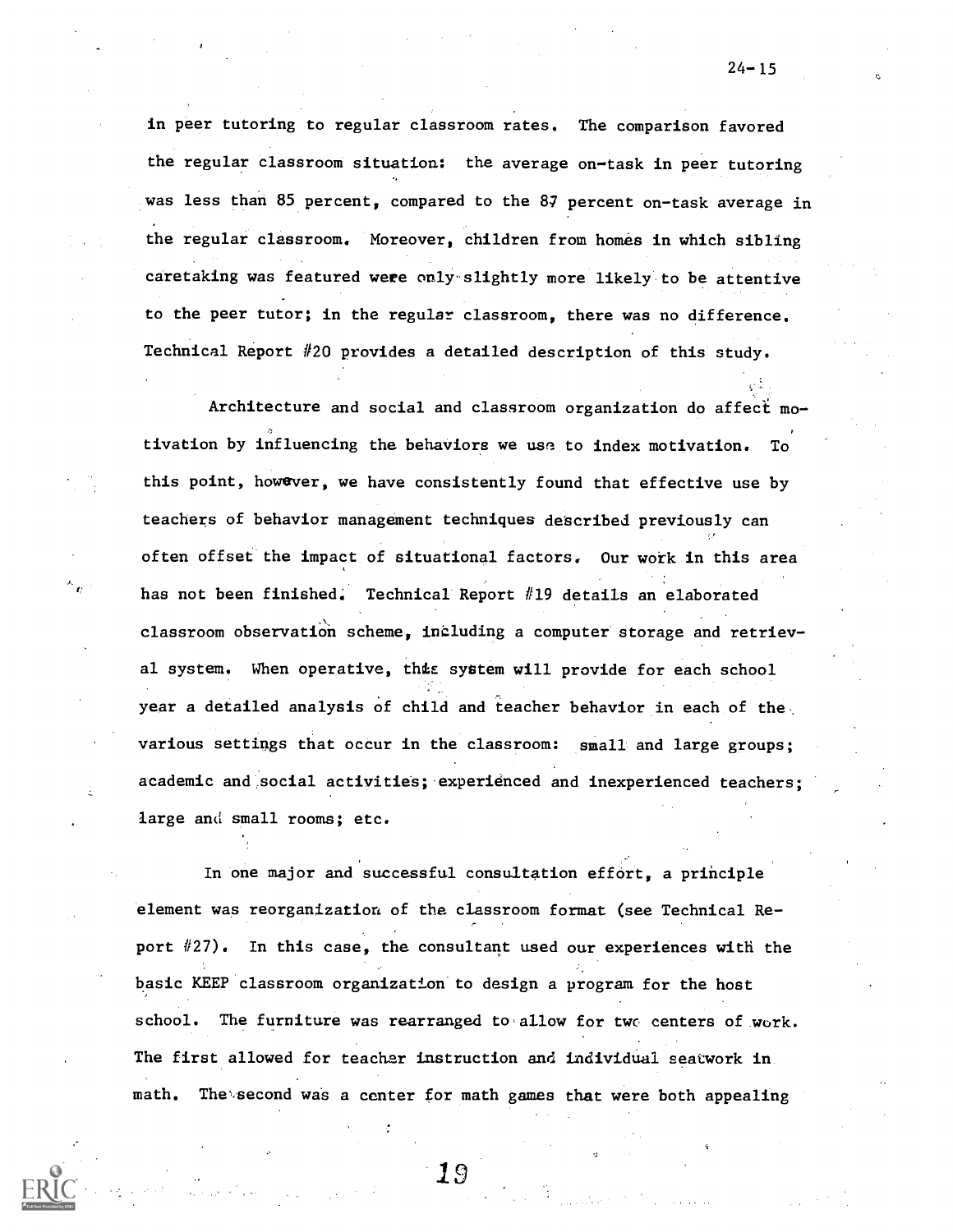to the studencs and instructive: A math continuum was devised and each student's level carefully assessed. A system was created that rewarded completed and accurate work with access to the game center. The original complai t that too few students were motivated to do math was handled by a combination of classroom organization and reinforcement. The host teachers were pleased, and the students were motivated.

In sum, the impact of classroom organization on motivation is less pervasive than that achieved through teacher behavior. However, there may be' instances which favor some sort of environmental approach to motivation enhancement. It is clear that the efiective use of reinforcement techniques depends on teacher skill and energy. Thus, in the case of the learning-centers, motivation might become unacceptably low in the absence of either teacher skill or energy. An environmental solution, such as the study cubicles might, in that case, be favorable.

We have since learned that Dr. Wahler and his associates (Universityof Tennessee) have concluded that 30 percent actual work time is around the upper achieveable limit. They consider a 90 percent ontask, i.e. appropriate classroom behavior in a variety of contexts, and 30 percent academic work rate (strictly defined) to be a standard against which programs can be judged. Thus, it is accurate to describe KEEP students as motivated.

\* \* \* \* \* \* \*

There is a misleading simplicity to our descriptions of motivation enhancement. It might seem that we merely recommend that teachers be positive, praise students, and so forth..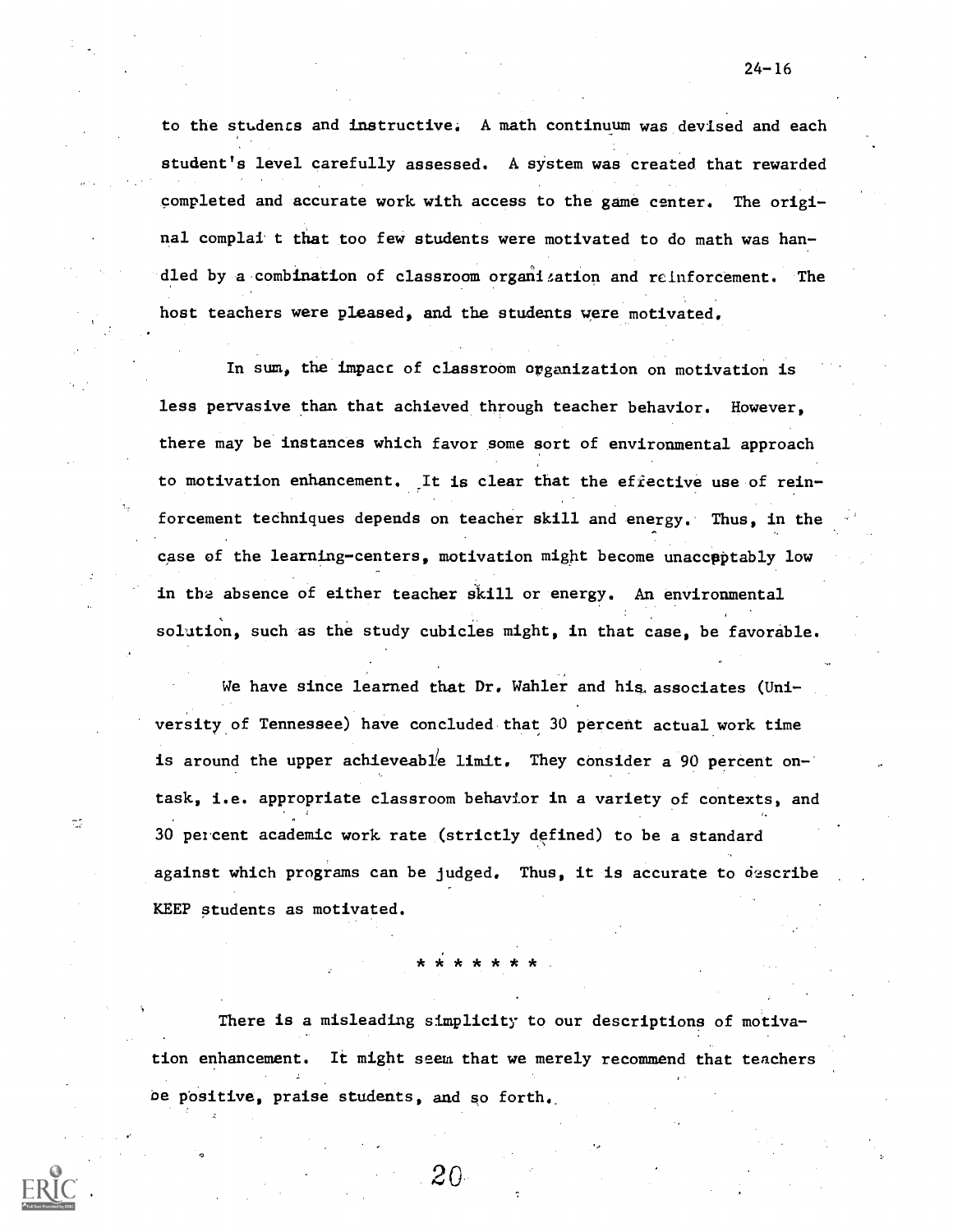In fact, the teachers at KEEP found learning to do this systematically and regularly was difficult and demanding of their attention and energy. It is also easy to  $\text{slip}$ , we have found, and lose student attention and motivation. Reading a summary of methods of teacher training at KEEP will give pause to any thought that systematic use of these techniques is easily learned, and quickly implemented (see Technical Report #7). Another report contradicts the notion that the techniques are only temporarily needed (see Technical Report #6):

 $\sigma$  . The set of  $\sigma$ 

Systematic reinforcement is difficult because of what it requires of the teacher beyond the production of praises and approvals. Careful, continuous observation of child behavior is fundamental to effective use of reinforcement. To make the observations useful, the teacher must be able to define precisely what response she wants from a child at any time. Ambiguity in the mind of the teacher with respect. to her criteria will preclude effective use of behavior management techniques. The energy and concentration required by the constant scanning, evaluating, assessing, reinforcing can be exhausting. It is not a question of being pleasant; it is the deliberate and systematic use of personal behavior to achieve social influence and enhance motivation.

There are other difficulties. To use reinforcement techniques effectively, the teacher must learn some principles of human behavior that may sharply contradict her former ideas. Many teachers find it against common sense to believe that attention--even scolding a child-ij can have the effect of increasing bad behavior. Yet it can happen, and we'have observed it many times in Island schools, and at KEEP. A teacher can inadvertently encourage the very actions of a child that are most disruptive by scolding, disapproving, and so forth. We find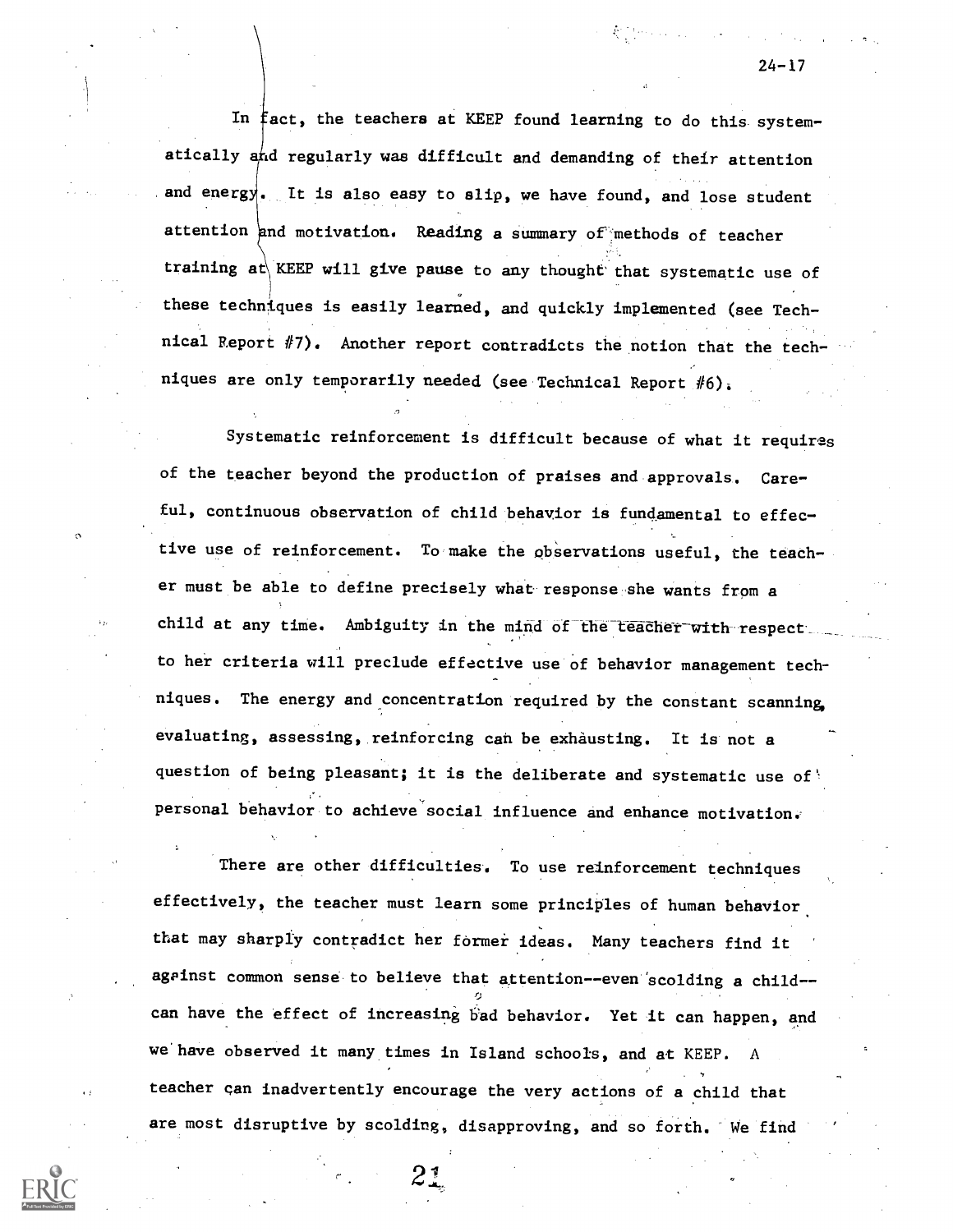this happens most often when the child is otherwise ignored.

Other educators feel that motivation should come from within, that external rewards of any kind are counterproductive of character formation. We.agree that much of importance in human affairs seems controlled by aspects of human personality that are fixed within the individual. We also agree that parents and educators alike must take care to see that children are socialized to have morals, values, and the strength of character necessary to contribute to a just and humane society. But we also know that children, indeed everyone, are responsive to their environment; we believe that we can show that teachers will reinforce behavior whether that is their intention or not. We think that our work at KEEP shows that it is possible to attend carefully to these natural processes and still be faithful to human values.

### Conelusions,

We regard, as virtually completed, the motivation research goals stated in the KEEP proposal. Further effort will be needed, but the findings are clear and the direction of appropriate KS/BE action can be stated. The status of motivation inquiry is now this:

1. It is true that our children arrive at school under-inclined toward academic work.

2. We have developed ways of providing sufficient motivation within the. classroom to produce excellent levels of attention and effort.

3. We have developed ways of teaching these methods, and have demonstrated that we can-successfully train public school teachers to use them.

 $24 - 18$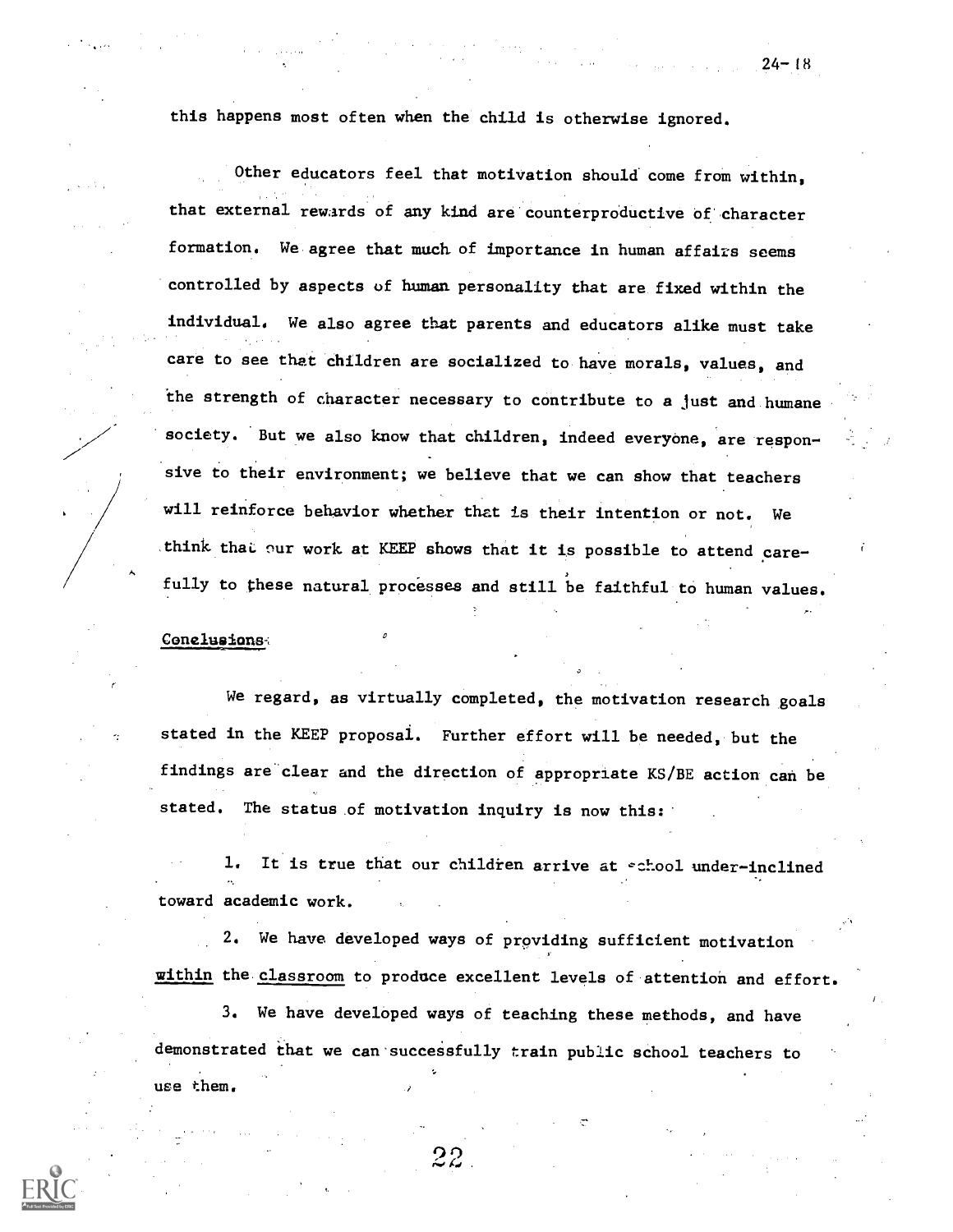4. For our children, continuing attention to these methods is necessary, and possible.

5.. While these efforts at enhancing motivation are a necessary condition for satisfactory student progress, they are not sufficient. Even when our children are attentive and working hard, ordinary curriculum does not suffice to bring their school achievement up to the national zange.

6. Our findings contradict explanations of Hawaiian child educational problems that rely entirely on attribution of individual and social deficits. Whatever the reasons for the initial underindimation toward academic work, solution of the problem can be made through ad-  $\sum_{i=1}^{n}$ justments in classroom practices. Intervention into Hawaiian family life and practices is not supported by our findings.